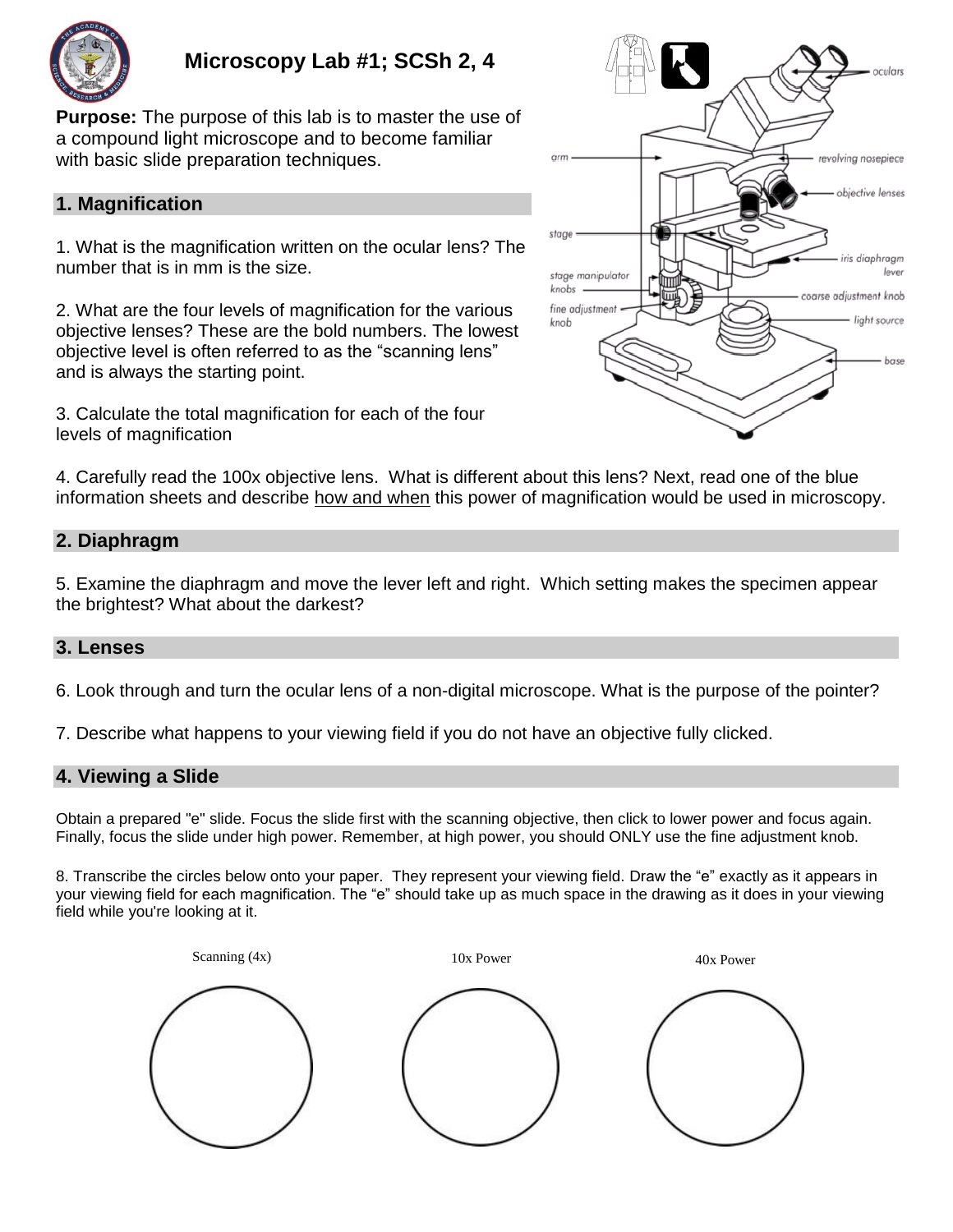# **5. Depth Perception**

Obtain a prepared "colored threads" or "cross fibers" slide. You will only need to view it under scanning magnification at this point. Your task is to figure out which thread is on top, which is in the middle, and which is on bottom. You should notice that as you focus the thread, different thread will come into focus at different times. The one that comes into focus the first should be the top thread.

9. What is the color order of your threads or fibers?

As you remove the slide from the stage, note that it is labeled with *w.m.* Read the blue information sheet to determine the different types of slide mounts used in light microscopy.

10. What are the six main types of slide mounts?

#### **6. Making a Wet Mount of a Slide**

Gather a few strands of cotton from a cotton ball using forceps. If your specimen is too thick, then the coverslip will wobble on top of the sample like a see-saw. Place ONE drop of water directly over the specimen. If you put too much water, then the coverslip will float on top of the water, making it hard to draw the specimen, because they might actually float away. Place the coverslip at a 45 degree angle (approximately) with one edge touching the water drop and then gently let go. Performed correctly the coverslip will perfectly fall over the specimen.

11. Transcribe the circles below onto your paper. These represent your field of view. Draw the specimen as it appears in your viewing field at the various levels of magnification.



#### **7. Staining a Specimen**

Tear a small corner from a piece of paper and use a pencil to make a mark on it. Make a wet mount as you did with the cotton. And check to make sure you can see your scrap under the microscope. Biologists learn to stain specimens that have already been created. You will not remake this slide, but use a procedure to draw a stain under the coverslip using the capillary action of water.



Place one drop of stain (methylene blue or iodine) on the edge of the coverslip you made with the paper. Place the flat edge of a piece of paper towel on the opposite side of the coverslip. The paper towel will draw the water out from under the coverslip, and the cohesion of water will draw the stain under the slide. As soon as the stain has covered the area containing the specimen, you are finished. The stain does not need to be under the entire coverslip. If the stain does not cover as needed, get a new piece of paper towel and add more stain until it does. Be sure to wipe off the excess stain with a paper towel.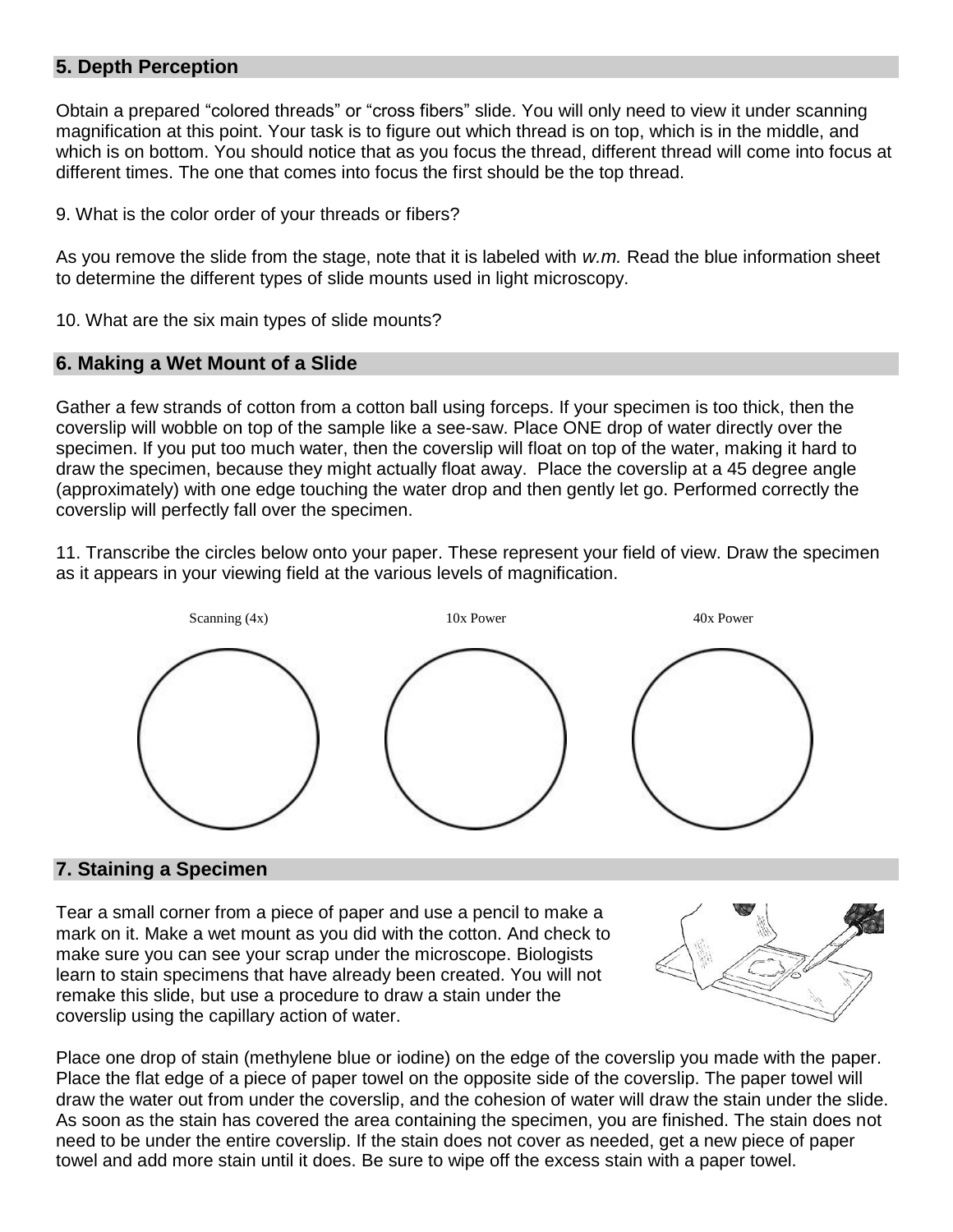12. Draw your specimen as it appears under 4x and 10x power. Use color pencils to show how the stain appears. It may appear darker or lighter in spots. Use shading to show darker and lighter spots.



### **8. Investigation of Microorganisms and Specimens**

*For these sketches you should use pencil so you can erase and shade areas. All drawings should include clear and proper labels (and be large enough to view details). Drawings should be labeled with the specimen name and magnification. Remember that the circle indicates the viewing field as seen through the eyepiece, specimens should be drawn to scale.*

13. Obtain three preserved slides of various microorganisms and specimens that interest you. Draw your specimens and label with the name of the specimen and the magnification.



#### **Preserved Slides of Microorganisms or Specimens**

# **9. Cheek Cell Smear**

Collect some human cheek cells. This can be accomplished by scraping the inside of the cheek with a toothpick and rubbing this into a droplet of methylene blue or iodine to stain the cells of the cheek. Place a cover slip on the droplet. These cells will appear as light blue or brown blobs with dark spots in the center, which are the nuclei. These will be small even at with the 40x objective.

14. Create a wet mount of your cheek cells and find them using the high power (40x) objective. Draw your cells and label the cell membrane and the nucleus.